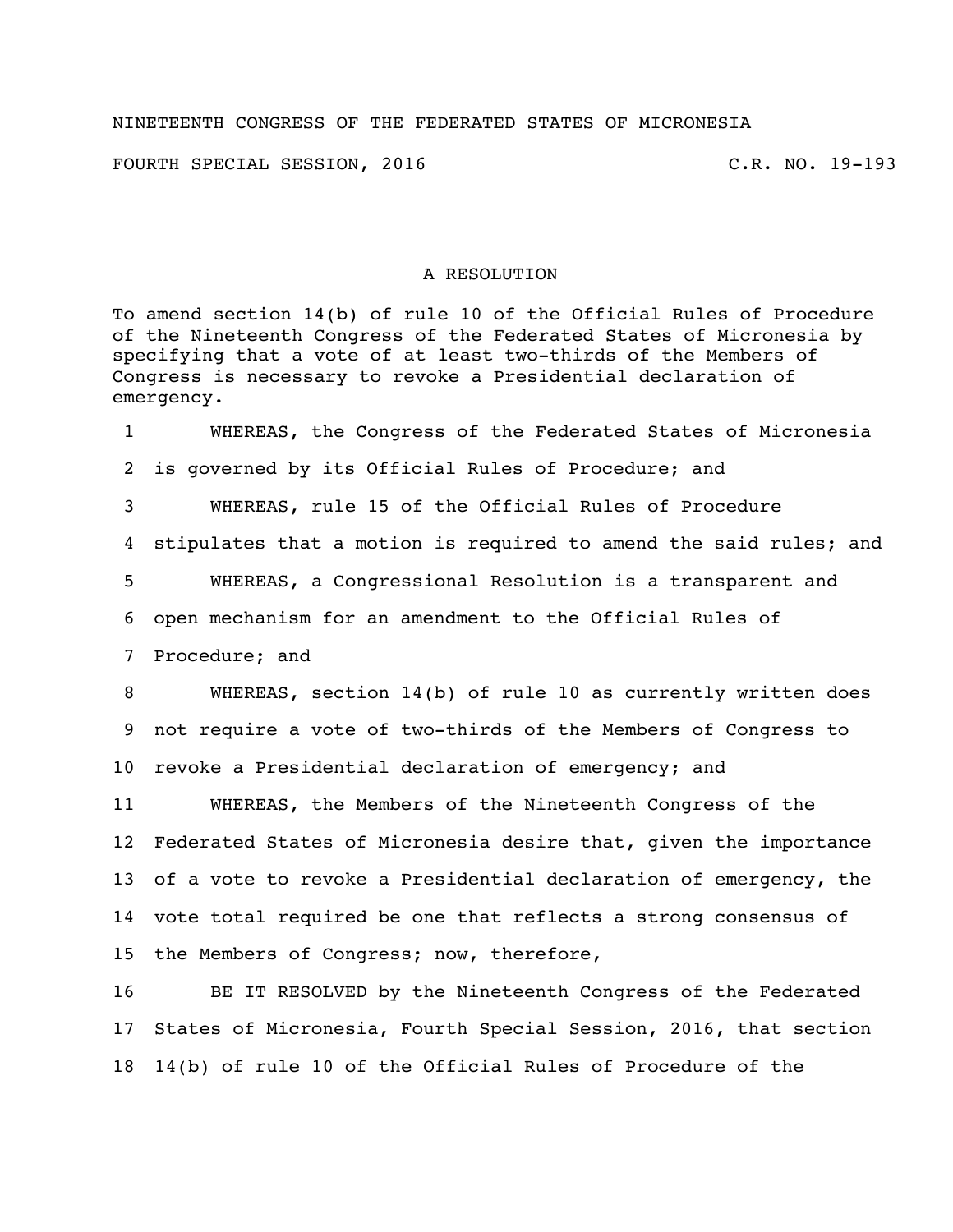C.R. NO. 19-193

```
1 Nineteenth Congress of the Federated States of Micronesia is 
2 amended to read as follows:
3 "Section 14. Other votes.
4 (1) Approval of the following advice and 
5 consent nominations require a two-thirds vote of 
6 all Congress Members:
7 (a) Approval of Presidential appointment 
8 of a Justice of the Supreme Court;
9 (b) Approval of Presidential appointment 
10 of an ambassador;
11 Approval of Presidential appointment of 
12 principal officers in the National Government;
13 and
14 (c) Approval of Presidential appointment 
15 of the Public Auditor.
16 (2) The following actions may be taken by a 
17 vote of at least two-thirds of the Members of 
18 Congress:
19 (a) Ratification of a treaty;
20 (b) Removal of the President, Vice 
21 President, or a justice of the Supreme Court for 
22 treason, bribery, or conduct involving 
23 corruption in office; [and]
24 (c) Removal of the Public Auditor from 
25 office for cause; and
```